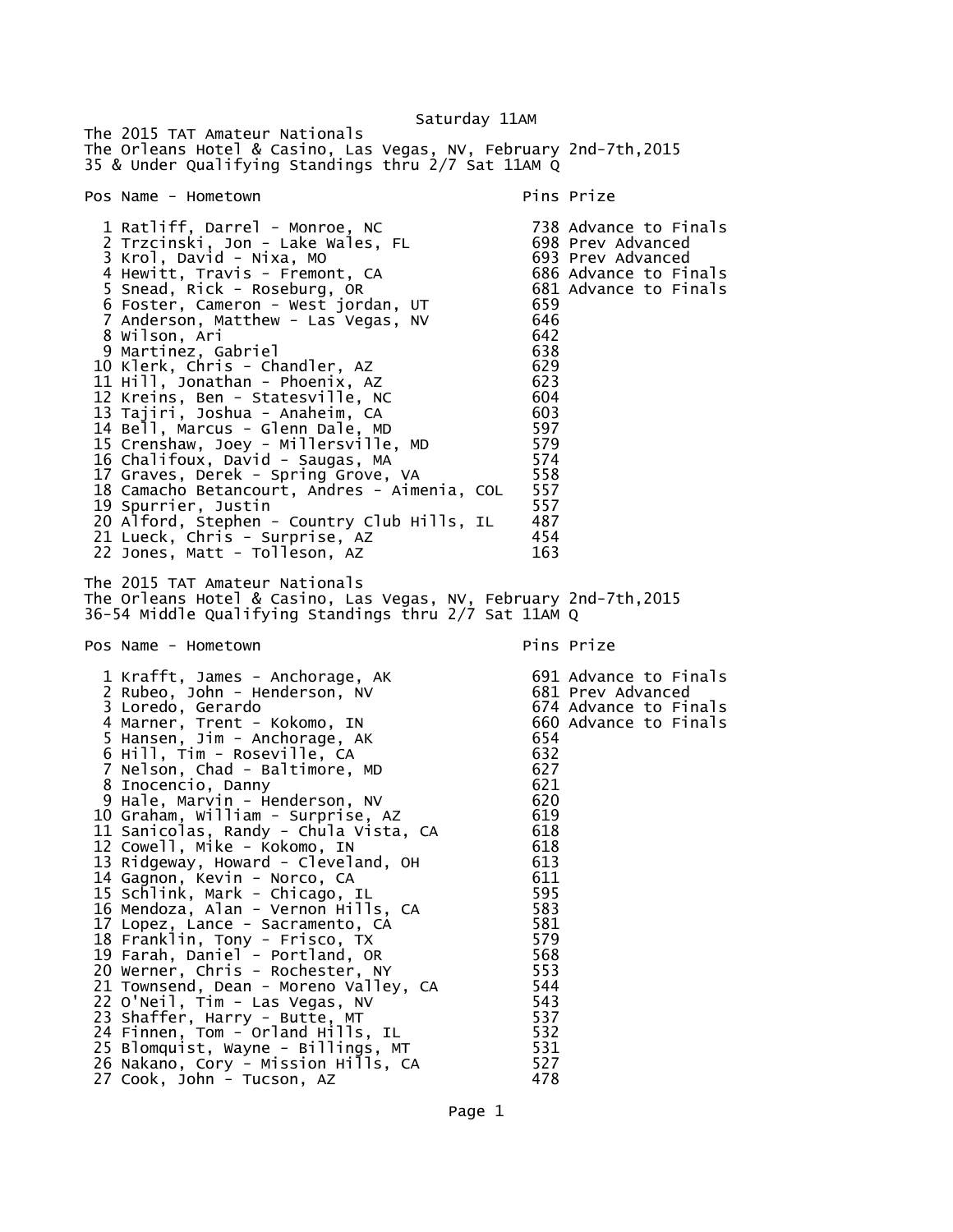Saturday 11AM The 2015 TAT Amateur Nationals The Orleans Hotel & Casino, Las Vegas, NV, February 2nd-7th,2015 55 & Over Senior Qualifying Standings thru 2/7 Sat 11AM Q Pos Name - Hometown entry the pins Prize pins Prize 1 Eales, Warren - Las Vegas, NV 674 Prev Advanced 2 Saccone, Terry - Cold Špring, KY<br>3 Prieto, Phil 662 Prev Advanced<br>654 Prev Advanced 4 Roberts, Ed - , NY 654 Prev Advanced 5 Karch, Michael - Edgewood, WA 644 Advance to Finals 6 McHugh, Mike - Southlake, TX 641 Advance to Finals 7 Jones, John - Avondale, AZ 610 8 Vernon, Mitch - Seattle, WA 604 9 Serwetnyk, Russel - Mississauga, Ont 602 10 Perry, Rick - Kalispell, MT 599 11 Amkie, Isaac - Mexico 580 12 Wilk, Dave - Upland, CA 572 13 August, Dennis - Mililani, HI 562 14 Hoffman, Larry - Fountain Hills, AZ 556 15 Chew, David 547 16 Magill, Jay - Ontario,Canada 539 17 King, Willie - Soquel, CA 538 18 Williams, Julius - Spokane Valley, WA 537 19 Willett, Chip - San Diego, CA 535 20 Marion, Tony - S. Palm Beach, FL 534 21 Palomares, Norm<br>22 Rick, Michael - Redlands, CA 495 22 Rick, Michael - Redlands, CA 495<br>23 Maresca. Tony - Mesa. AZ 483 23 Maresca, Tony - Mesa, AZ The 2015 TAT Amateur Nationals The Orleans Hotel & Casino, Las Vegas, NV, February 2nd-7th,2015 RNF Qualifying Standings thru 2/7 Sat 11AM Q Pos Name - Hometown entry the pins Prize 1 Taylor, Dylan (U) - Scottsdale, AZ 670 Advance to Finals 2 Reid, Shane (U) - Enfield, CT 664 Advance to Finals 3 Killough, Dennis (M) - Indian Trail, NC 659 Prev Advanced 4 Burns, Dwight (M) - Tucson, AZ 610 Prev Advanced 5 Himes, Jeff (M) - Concord, NC 607 Advance to Finals 6 Bertolina, John (S) - Henderson, NV 603 7 Brinley, Al (S) - Maryville, IL 595 8 Marema, Wes (M) - Scottsdale, AZ 593 9 DeFilippo, Frank (S) - Las Vegas, NV 582 10 Woodward, Tony (M) - helena, MT 577 11 Podgorski, Duane (S) - Lakeland, FL 574 12 Carroll, John (S) - Stockton, CA 568 13 Manzella, Johnny (M) - McCalla, AL 563 14 Corrigan, Larry (S) - Las Vegas, NV 554 15 Stewart, Deloid (M) - Temple Hills, MD 552 16 Cannady, Kwane (M) 529 17 Negado, Stefan (U) - Jersey City, NJ 517 18 Price, Charles (M) - Phoenix, AZ 506 19 Fleri, Joe (S) - Maspath, NY 504 20 Cave, Norm (S) - Fortsworth, OH 460 21 Wimer, Darwin (S) - Mequite, NV 336 22 Ades, Bill (S) - Hesperia, CA 139 The 2015 TAT Amateur Nationals The Orleans Hotel & Casino, Las Vegas, NV, February 2nd-7th,2015 215 & Under Qualifying Standings thru 2/7 Sat 11AM Q

Page 2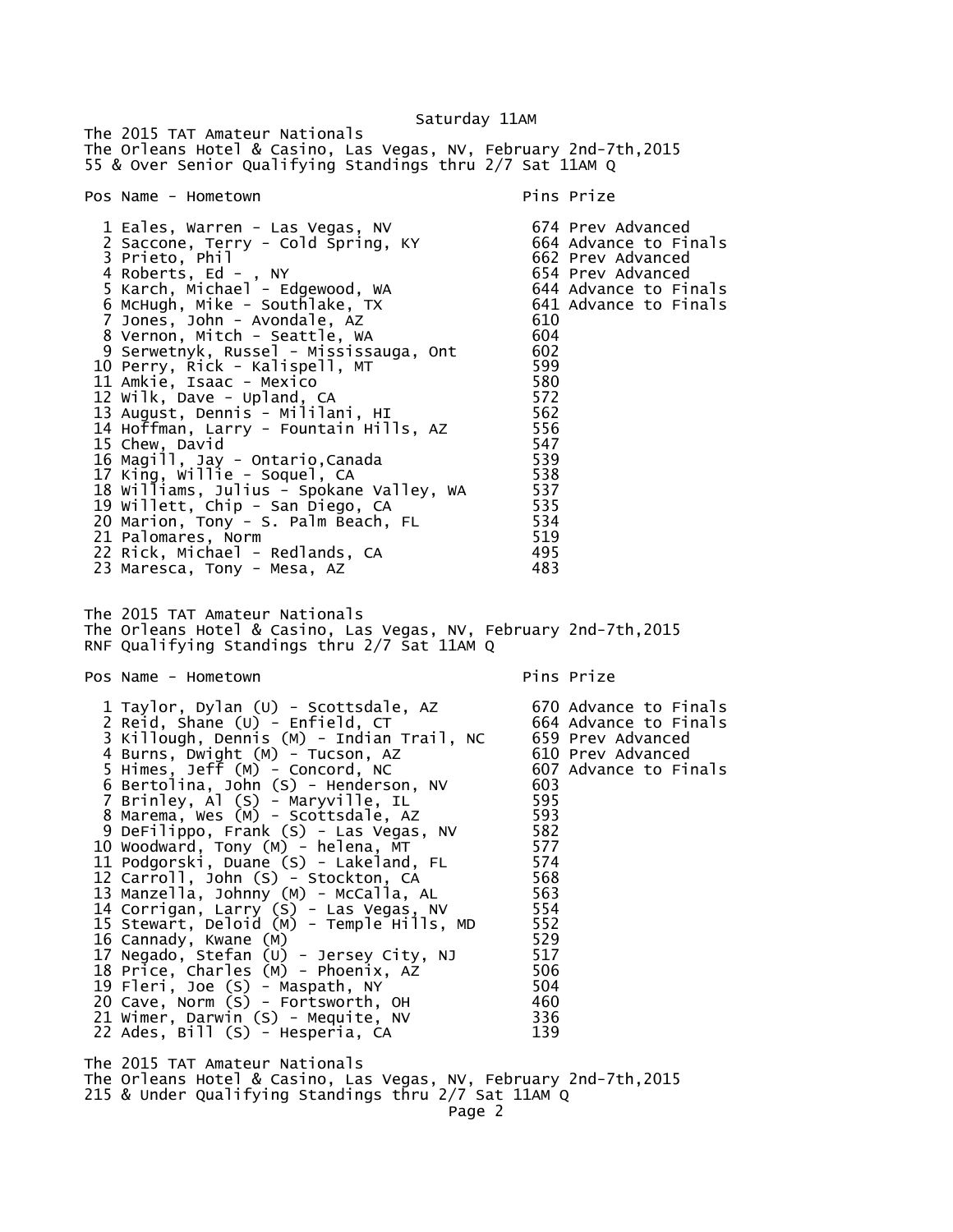## SCORES INCLUDE HANDICAP

Pos Name - Hometown entry and the Pins Prize 1 Dayton, George - Phoenix, AZ 766 Advance to Finals 2 Coleman, Trent - Laurel, MD 682 Advance to Finals 3 Covarrubias, Jose Luis (1999) 677 Advance to Finals<br>4 Ramirez, Andres (1999) 677 Advance to Finals 5 Wiberg, Chad - Shephard, MT 675 Advance to Finals 6 Godden, Bob - Las Vegas, NV 669 Prev Advanced 7 Kaea, David - Ewa Beach, HI 662 Prev Advanced 8 Parker, Johnny - Maywood, IL 659 Advance to Finals 9 Robinson, Jason - Country Club Hills, IL 657 Advance to Finals 10 Davis, Robert - Wailuku, HI 655 11 Schnettler, Bryan 642 12 Strause, Howard - Tucson, AZ 642 13 Kochis, Brian - Highlands Ranch, CO 636 14 Hernandez, Carlos 633 15 Soto, Steve - Port Orchard, WA 627 16 Mobley Jr, Terry - Aberdeen, MD 621 17 Whitfield, General - Fort Worth, TX 620 18 Daniels, Quentin - Forestville, MD 604 19 Matthews, Dennis - Waianae, HI 604 20 Morton, Douglas - Anchorage, AK 603 21 Lund, Randy - Murray, UT 600 22 Hess, Tony - Vancouver, WA 596 23 Felton, Sly 595 24 Colella, Darren - Lake Havasu, AZ 595 25 Astiazaran, Eduardo 590 26 Rivas, Antonio 587 27 Holland, Jared - Providence, UT 586 28 Hooten, William - Albuquerque, NM 585 29 Elechiguerra, Seve 584 30 Cunningham, Charles - Burien, WA 584 31 Stripling, Steve - Palm Coast, FL 583 32 Martinez, George - Lewisville, TX 580 33 Hirata, Richard - San Jose, CA 578 34 Dent, Leon - Las Vegas, NV 577 35 Byrne, Ray - Dublin, IRE 568 36 Medley, Robbie - Billings, MT 568 37 Inoshita, Dave 567 38 Brock, Clay - Gadsden, AL 566 39 Valenzuela, Pedro - Hermosilla 564 40 Signaigo, Michael - Kapolei, HI 564 41 Day, Kevin - Lehigh Acres, FL 562 42 Nakunz, Mike 559 43 Harper, Tony - Roosevelt, UT 559 44 Jones, Shane - Hyde Park, UT 552 45 France, Michael - Reno, NV 551 46 Weber, Brian - Perry, NY 550 47 Avendano, Jesus 1988 (1988)<br>18 Rogers. Brian - Durham. NC 1988 (1988) (1988) 48 Rogers, Brian - Durham, NC 548 49 Evans, Ty - Santa Clara, CA 548 50 Belcher, Richard - Naples, FL 543 51 Besana, Edison - Scarborough 542 52 Colemar, Rodel - Scarborough 541 53 Atkinson, Frazier - Upper Marlboro, MD 540 54 Huglin, Zachary - Gilbert, AZ 529 55 Bernal, Jorge - Hermiosillo, SON 525 56 Goulding, Shaun - Sandy, WA 523 57 Charlebois, Pat - Ajax, Canada 517 58 Coogler, Timothy - Goodyear, AZ 502 59 Santucci, Pete - Scottsdale, AZ

677 Advance to Finals<br>675 Advance to Finals